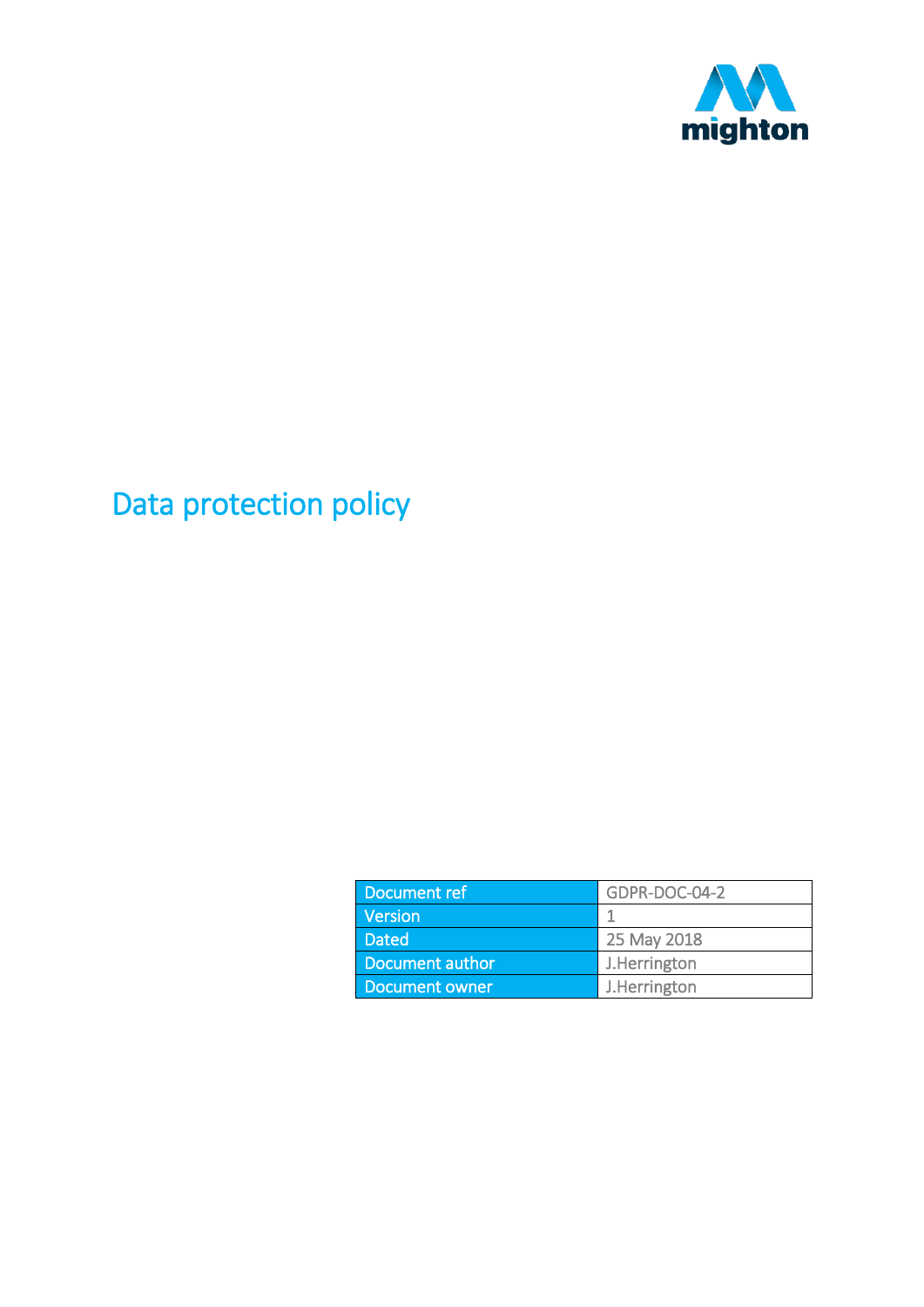

## Revision history

| <b>Version</b> | <b>Date</b> | <b>Revision author</b> Summary of changes |
|----------------|-------------|-------------------------------------------|
|                |             |                                           |
|                |             |                                           |

#### **Distribution**

| Name | <b>Title</b> |
|------|--------------|
|      |              |
|      |              |
|      |              |

## Approval

| <b>Name</b> | Position | Signature | <b>Date</b> |
|-------------|----------|-----------|-------------|
|             |          |           |             |
|             |          |           |             |
|             |          |           |             |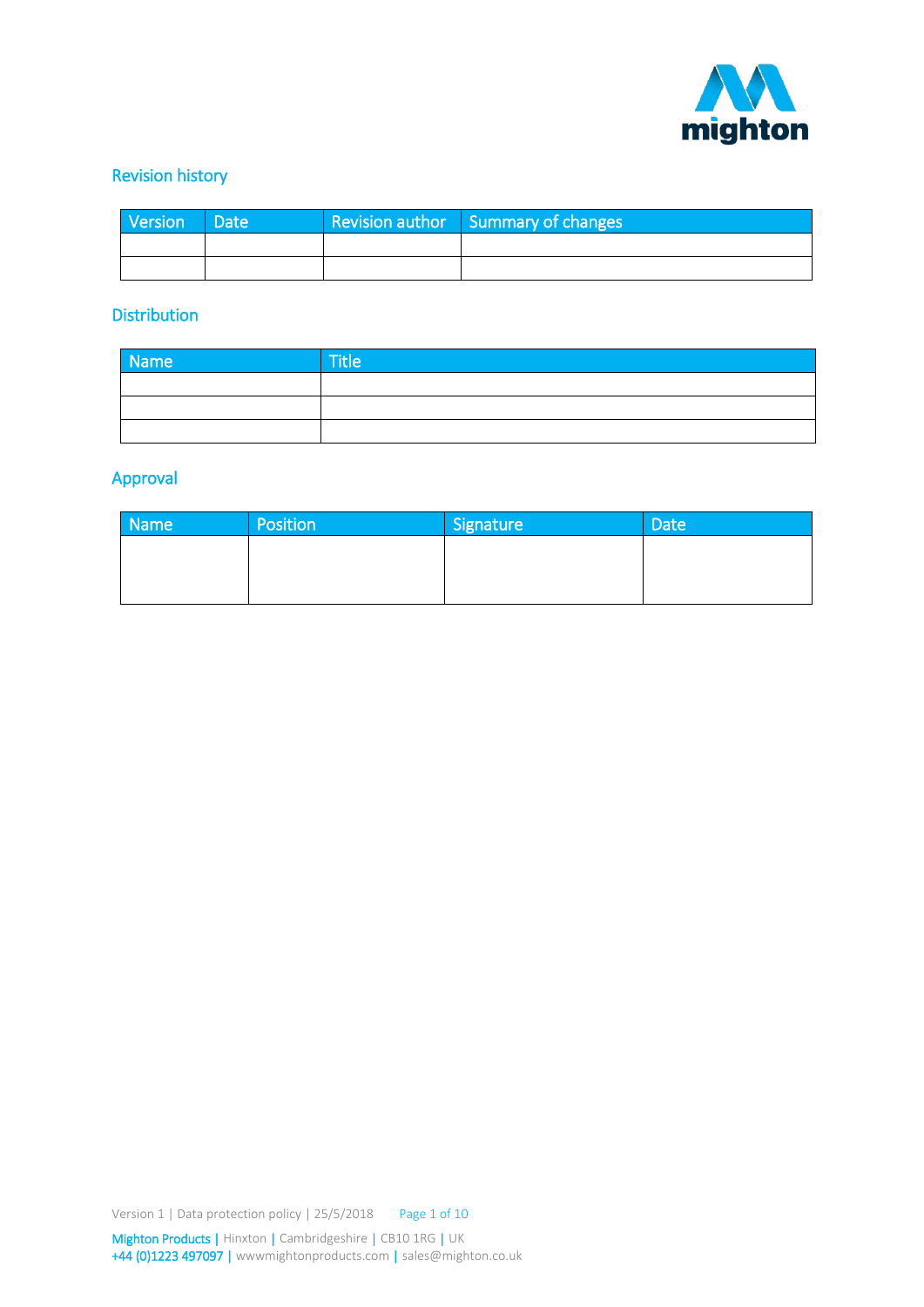

#### **Contents**

| $\mathbf{1}$   | Introduction                                        | 3              |
|----------------|-----------------------------------------------------|----------------|
| $\overline{2}$ | Data protection policy                              | 4              |
| 2.1            | The general data protection regulation              | 4              |
| 2.2            | Definitions                                         | 4              |
| 2.3            | Principles relating to processing of personal data  | 5              |
| 2.4            | Rights of the individual                            | 6              |
| 2.5            | Lawfulness of processing                            | $\overline{7}$ |
| 2.5.1          | Consent                                             | 7              |
| 2.5.2          | Performance of a contract                           | 7              |
| 2.5.3          | Legal obligation                                    | 7              |
| 2.5.4          | Vital interests of the data subject                 | 7              |
| 2.5.5          | Task Carried Out in the public interest             | 8              |
| 2.5.6          | Legitimate interests                                | 8              |
| 2.6            | Privacy by design                                   | 8              |
| 2.7            | Contracts involving the processing of personal data | 8              |
| 2.8            | International transfers of personal data            | 9              |
| 2.9            | Data protection officer                             | 9              |
| 2.10           | <b>Breach notification</b>                          | 9              |
| 2.11           | Addressing compliance to the GDPR                   | 10             |

## List of Tables

| <b>Table 1</b> - Timescales for data subject requests |  |
|-------------------------------------------------------|--|
|-------------------------------------------------------|--|

Version 1 | Data protection policy | 25/5/2018 Page 2 of 10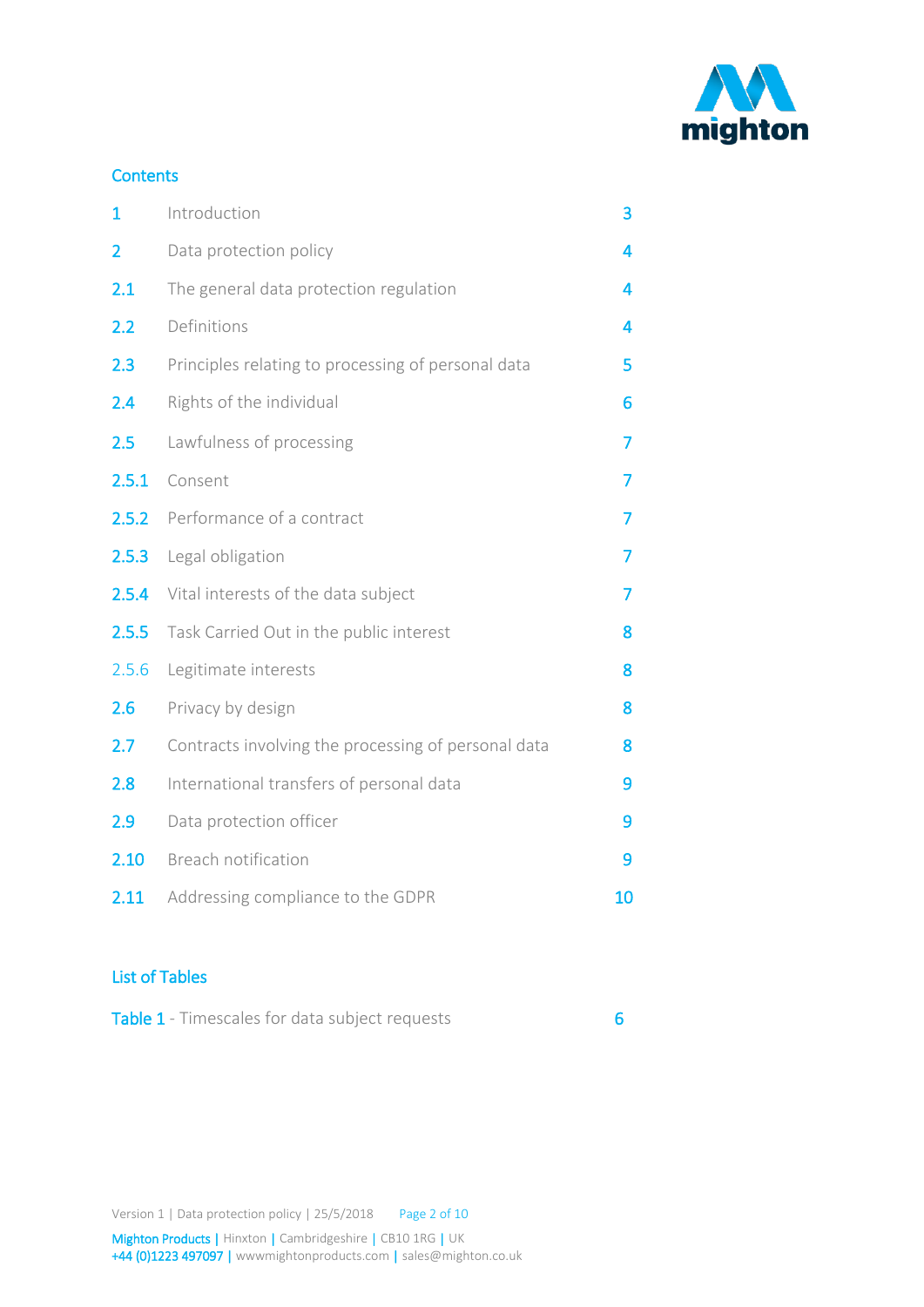

#### <span id="page-3-0"></span>**Introduction**

In its everyday business operations Mighton Products makes use of a variety of data about identifiable individuals, including data about:

- > Current, past and prospective employees
- > Customers
- > Users of its websites
- > Subscribers
- > Other stakeholders

In collecting and using this data, the organisation is subject to a variety of legislation controlling how such activities may be carried out and the safeguards that must be put in place to protect it.

The purpose of this policy is to set out the relevant legislation and to describe the steps Mighton Products are taking to ensure that it complies with it.

This control applies to all systems, people and processes that constitute the organisation's information systems, including board members, directors, employees, suppliers and other third parties who have access to [Organization Name] systems.

The following policies and procedures are relevant to this document:

- > Data protection impact assessment process
- > Personal data analysis procedure
- > Legitimate interest assessment procedure
- > Information security incident response procedure
- > GDPR roles and responsibilities
- > Records retention and protection policy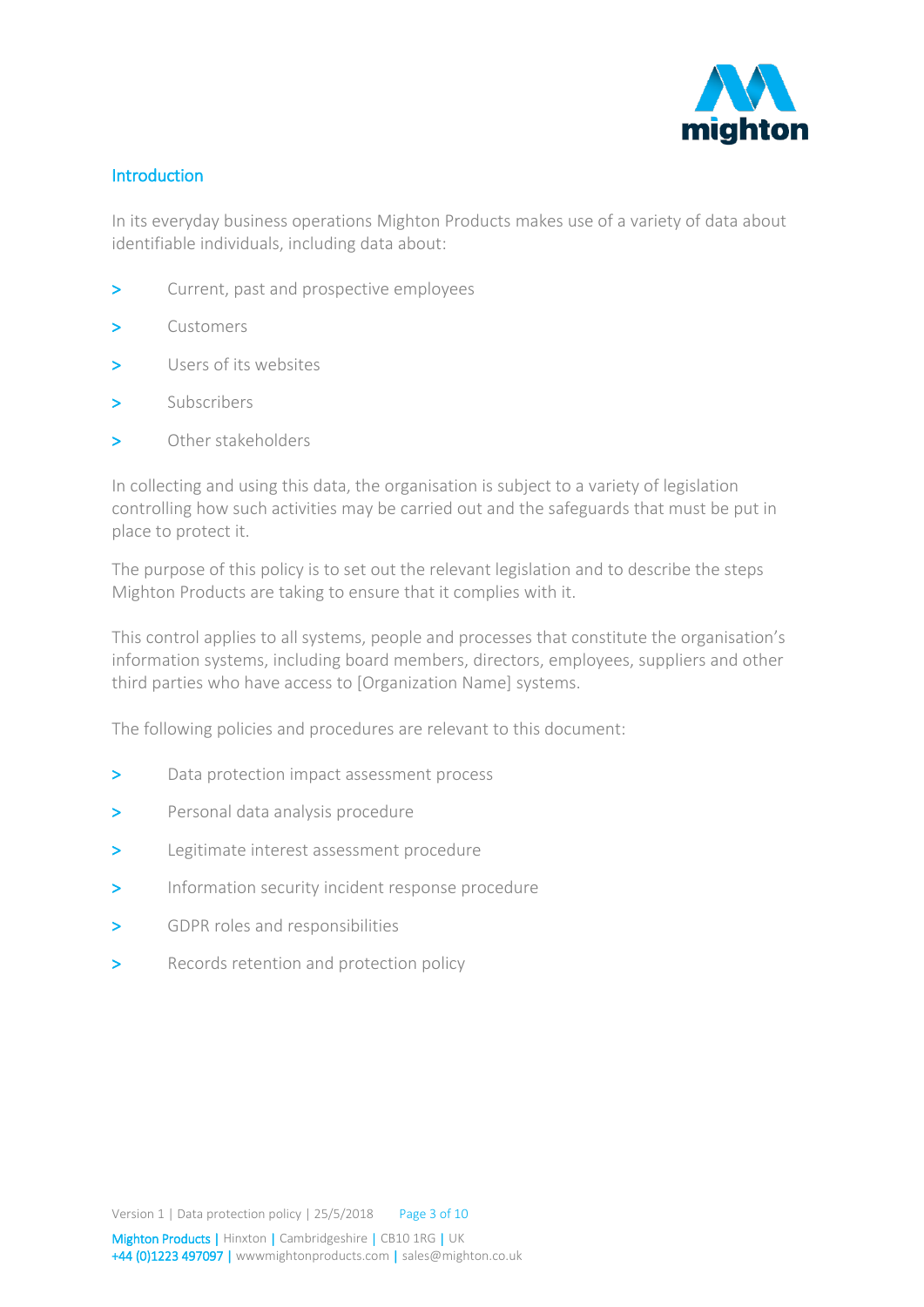

## <span id="page-4-0"></span>1 Data protection policy

## <span id="page-4-1"></span>1.1 The general data protection regulation

The General Data Protection Regulation 2016 (GDPR) is one of the most significant pieces of legislation affecting the way that Mighton Products carries out its information processing activities. Significant fines are applicable if a breach is deemed to have occurred under the GDPR, which is designed to protect the personal data of citizens of the European Union. It is Mighton Products policy to ensure that our compliance with the GDPR and other relevant legislation is clear and demonstrable at all times.

## <span id="page-4-2"></span>1.2 Definitions

There are a total of 26 definitions listed within the GDPR and it is not appropriate to reproduce them all here. However, the most fundamental definitions with respect to this policy are as follows:

#### Personal data is defined as:

any information relating to an identified or identifiable natural person ('data subject'); an identifiable natural person is one who can be identified, directly or indirectly, in particular by reference to an identifier such as a name, an identification number, location data, an online identifier or to one or more factors specific to the physical, physiological, genetic, mental, economic, cultural or social identity of that natural person;

#### 'processing' means:

any operation or set of operations which is performed on personal data or on sets of personal data, whether or not by automated means, such as collection, recording, organisation, structuring, storage, adaptation or alteration, retrieval, consultation, use, disclosure by transmission, dissemination or otherwise making available, alignment or combination, restriction, erasure or destruction;

#### 'controller' means*:*

the natural or legal person, public authority, agency or other body which, alone or jointly with purposes and others, determines the purposes and means of the processing of personal data; where the means of such processing are determined by Union or Member State law, the controller or the specific criteria for its nomination may be provided for by Union or Member State law;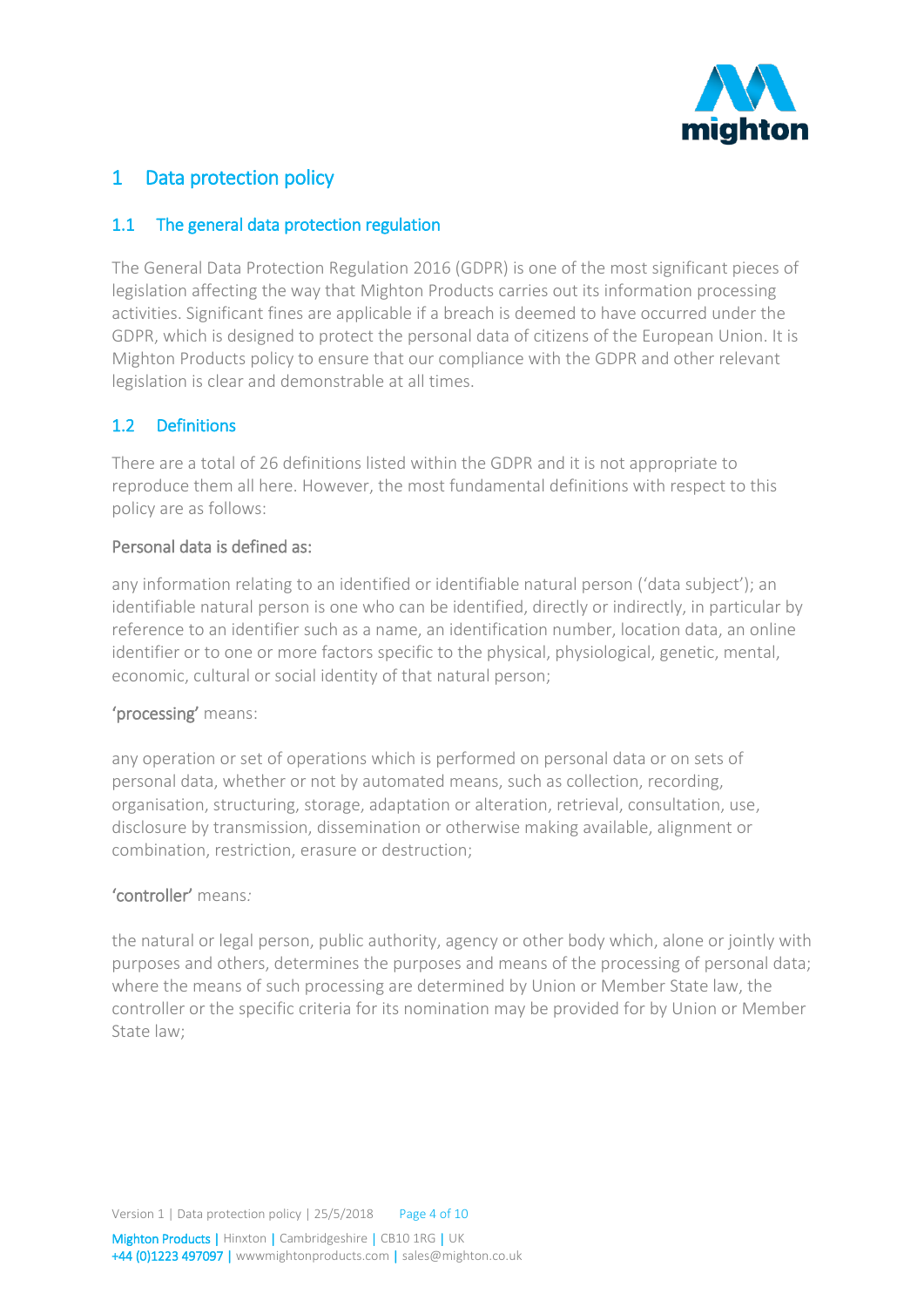

## <span id="page-5-0"></span>1.3 Principles relating to processing of personal data

There are a number of fundamental principles upon which the GDPR is based.

These are as follows:

- 1. Personal data shall be:
- a) processed lawfully, fairly and in a transparent manner in relation to the data subject ('lawfulness, fairness and transparency');
- b) collected for specified, explicit and legitimate purposes and not further processed in a manner that is incompatible with those purposes; further processing for archiving purposes in the public interest, scientific or historical research purposes or statistical purposes shall, in accordance with Article 89(1), not be considered to be incompatible with the initial purposes ('purpose limitation');
- c) adequate, relevant and limited to what is necessary in relation to the purposes for which they are processed ('data minimisation');
- d) accurate and, where necessary, kept up to date; every reasonable step must be taken to ensure that personal data that are inaccurate, having regard to the purposes for which they are processed, are erased or rectified without delay ('accuracy');
- e) kept in a form which permits identification of data subjects for no longer than is necessary for the purposes for which the personal data are processed; personal data may be stored for longer periods insofar as the personal data will be processed solely for archiving purposes in the public interest, scientific or historical research purposes or statistical purposes in accordance with Article 89(1) subject to implementation of the appropriate technical and organisational measures required by this Regulation in order to safeguard the rights and freedoms of the data subject ('storage limitation');
- f) processed in a manner that ensures appropriate security of the personal data, including protection against unauthorised or unlawful processing and against accidental loss, destruction or damage, using appropriate technical or organisational measures ('integrity and confidentiality').
- 2. The controller shall be responsible for, and be able to demonstrate compliance with, paragraph 1 ('accountability').

Mighton Products will ensure that it complies with all of these principles both in the processing it currently carries out and as part of the introduction of new methods of processing such as new IT systems.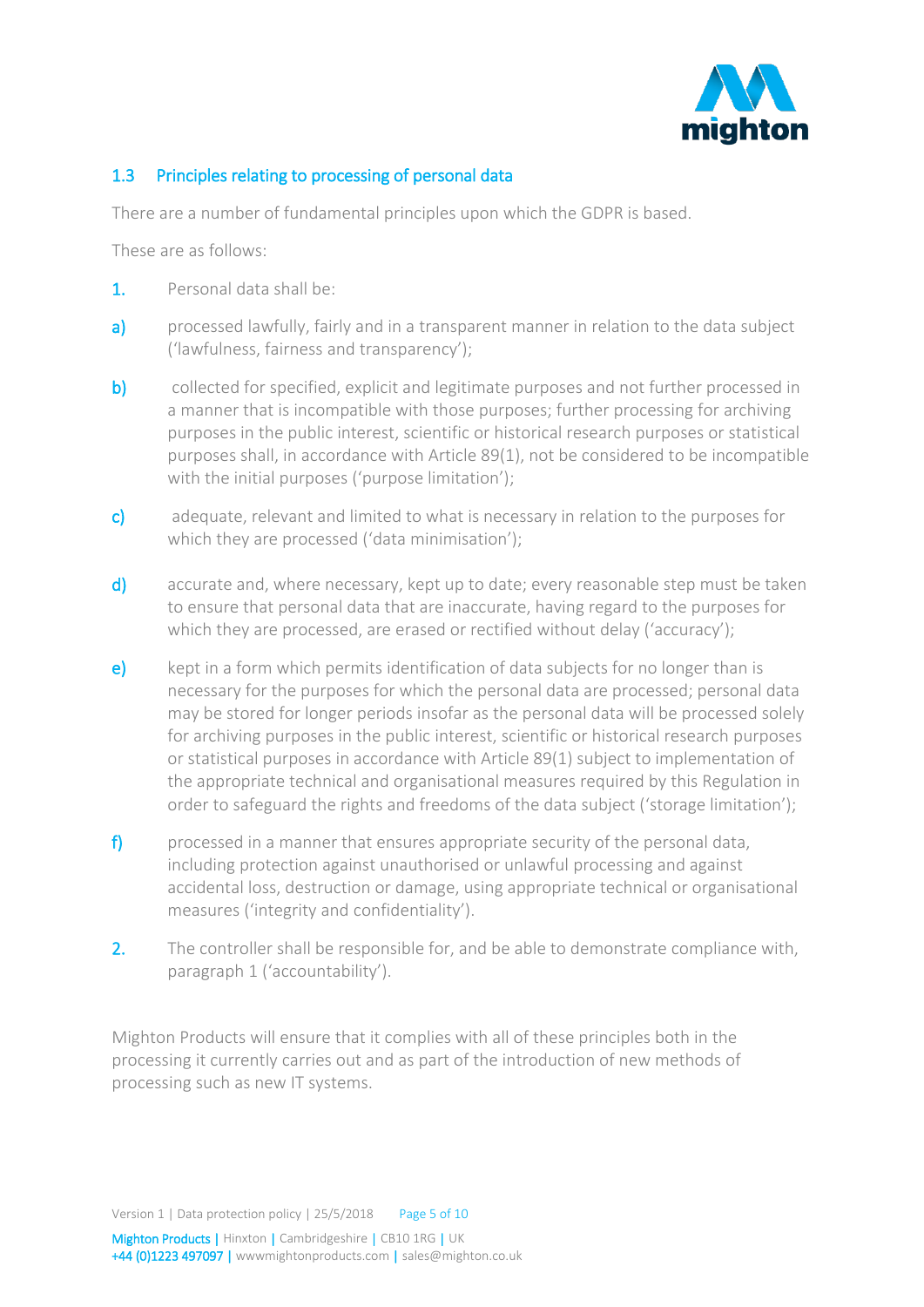

## <span id="page-6-0"></span>1.4 Rights of the individual

The data subject also has rights under the GDPR. These consist of:

- 1) The right to be informed
- 2) The right of access
- 3) The right to rectification
- 4) The right to erasure
- 5) The right to restrict processing
- **6)** The right to data portability
- 7) The right to object
- 8) Rights in relation to automated decision making and profiling

Each of these rights are supported by appropriate procedures within Mighton Products that allow the required action to be taken within the timescales stated in the GDPR.

These timescales are shown in Table 1.

| Data subject request                                              | Timescale                                               |
|-------------------------------------------------------------------|---------------------------------------------------------|
| The right to be informed                                          | When data is collected (if supplied by data subject) or |
|                                                                   | within one month (if not supplied by data subject)      |
| The right of access                                               | One month                                               |
| The right to rectification                                        | One month                                               |
| The right to erasure                                              | Without undue delay                                     |
| The right to restrict processing                                  | Without undue delay                                     |
| The right to data portability                                     | One month                                               |
| The right to object                                               | On receipt of objection                                 |
| Rights in relation to automated decision<br>making and profiling. | Not specified                                           |

<span id="page-6-1"></span>Table 1 - Timescales for data subject requests

Version 1 | Data protection policy | 25/5/2018 Page 6 of 10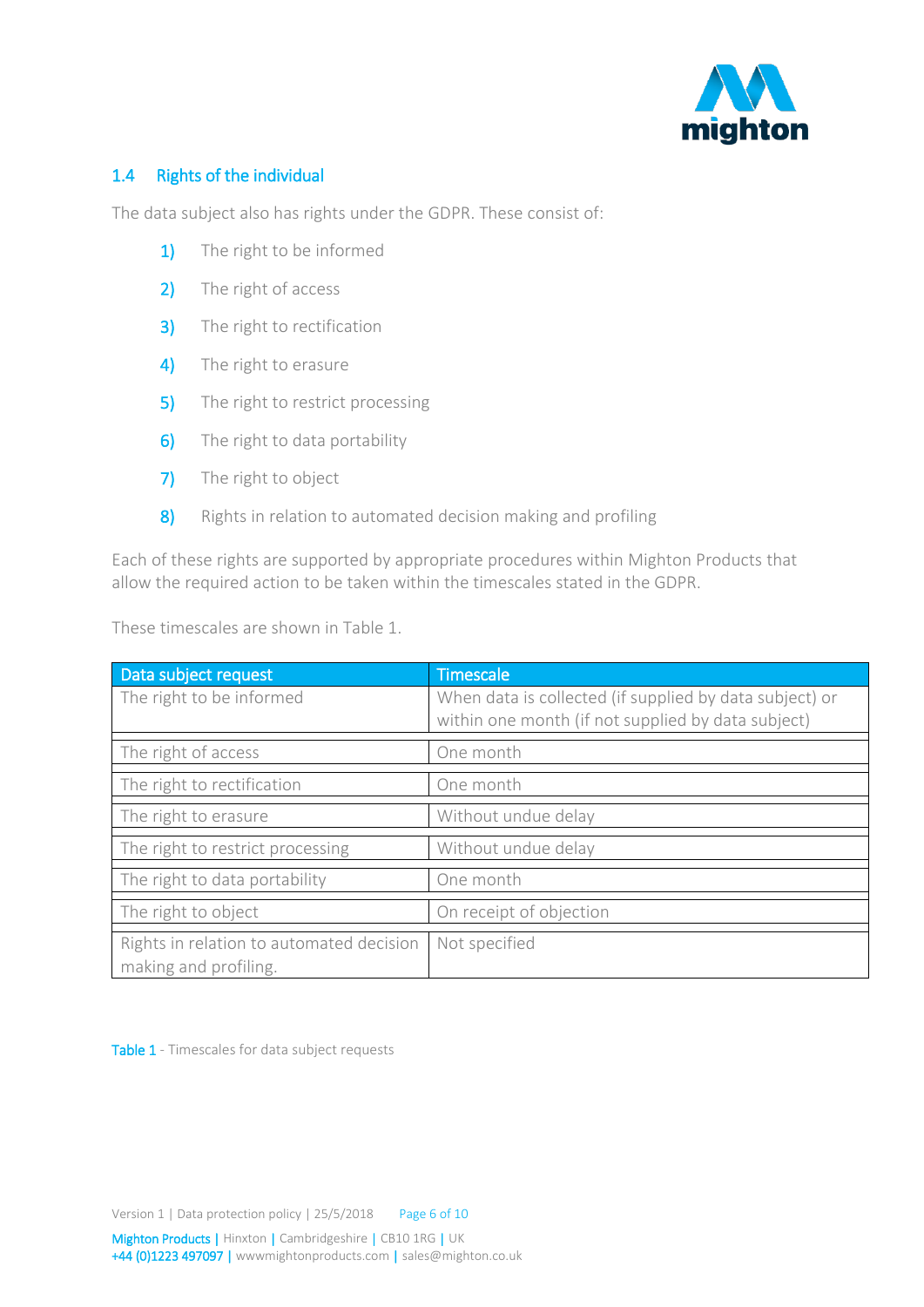

## <span id="page-7-0"></span>1.5 Lawfulness of processing

There are six alternative ways in which the lawfulness of a specific case of processing of personal data may be established under the GDPR. It is Mighton Products policy to identify the appropriate basis for processing and to document it, in accordance with the Regulation. The options are described in brief in the following sections.

## <span id="page-7-1"></span>1.5.1 Consent

Unless it is necessary for a reason allowable in the GDPR, Mighton Products will always obtain explicit consent from a data subject to collect and process their data. In case of children below the age of 16 (a lower age may be allowable in specific EU member states) parental consent will be obtained. Transparent information about our usage of their personal data will be provided to data subjects at the time that consent is obtained and their rights with regard to their data explained, such as the right to withdraw consent. This information will be provided in an accessible form, written in clear language and free of charge.

If the personal data are not obtained directly from the data subject then this information will be provided to the data subject within a reasonable period after the data are obtained and definitely within one month.

#### <span id="page-7-2"></span>1.5.2 Performance of a contract

Where the personal data collected and processed are required to fulfil a contract with the data subject, explicit consent is not required. This will often be the case where the contract cannot be completed without the personal data in question e.g. a delivery cannot be made without an address to deliver to.

## <span id="page-7-3"></span>1.5.3 Legal obligation

If the personal data is required to be collected and processed in order to comply with the law, then explicit consent is not required. This may be the case for some data related to employment and taxation for example, and for many areas addressed by the public sector.

#### <span id="page-7-4"></span>1.5.4 Vital interests of the data subject

In a case where the personal data are required to protect the vital interests of the data subject or of another natural person, then this may be used as the lawful basis of the processing. Mighton Products will retain reasonable, documented evidence that this is the case, whenever this reason is used as the lawful basis of the processing of personal data. As an example, this may be used in aspects of social care, particularly in the public sector.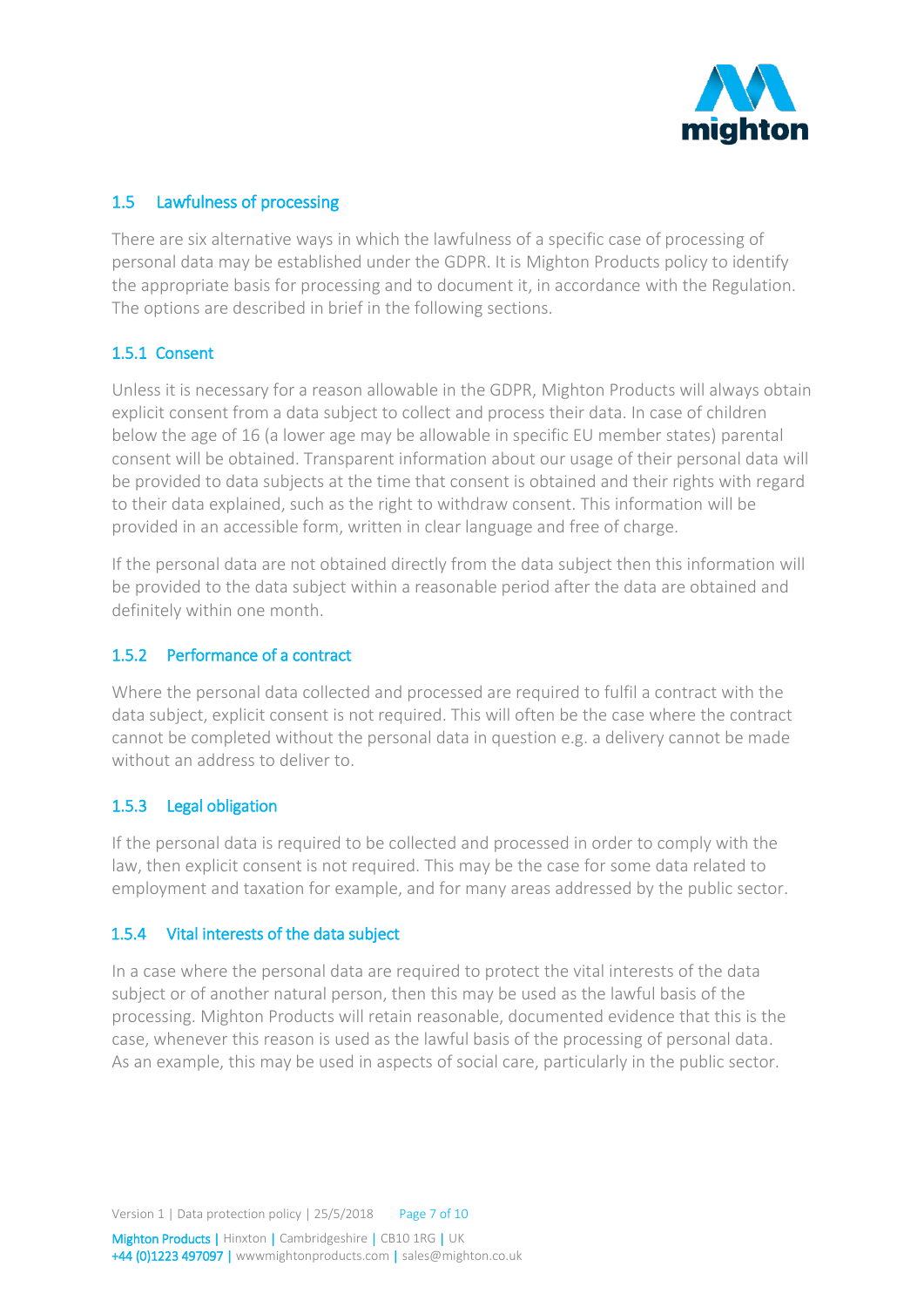

#### <span id="page-8-0"></span>1.5.5 Task carried out in the public interest

Where Mighton Products needs to perform a task that it believes is in the public interest or as part of an official duty then the data subject's consent will not be requested. The assessment of the public interest or official duty will be documented and made available as evidence where required.

#### <span id="page-8-1"></span>1.5.6 Legitimate Interests

If the processing of specific personal data is in the legitimate interests of Mighton Products and is judged not to affect the rights and freedoms of the data subject in a significant way, then this may be defined as the lawful reason for the processing. Again, the reasoning behind this view will be documented.

## <span id="page-8-2"></span>1.6 Privacy by design

Mighton Products has adopted the principle of privacy by design and will ensure that the definition and planning of all new or significantly changed systems that collect or process personal data will be subject to due consideration of privacy issues, including the completion of one or more data protection impact assessments.

The data protection impact assessment will include:

- > Consideration of how personal data will be processed and for what purposes
- > Assessment of whether the proposed processing of personal data is both necessary and proportionate to the purpose(s)
- > Assessment of the risks to individuals in processing the personal data
- > What controls are necessary to address the identified risks and demonstrate compliance with legislation

Use of techniques such as data minimization and pseudonymisation will be considered where applicable and appropriate.

#### <span id="page-8-3"></span>1.7 Contracts involving the processing of personal data

Mighton Products will ensure that all relationships it enters into that involve the processing of personal data are subject to a documented contract that includes the specific information and terms required by the GDPR. For more information, see the GDPR Controller-Processor Agreement Policy.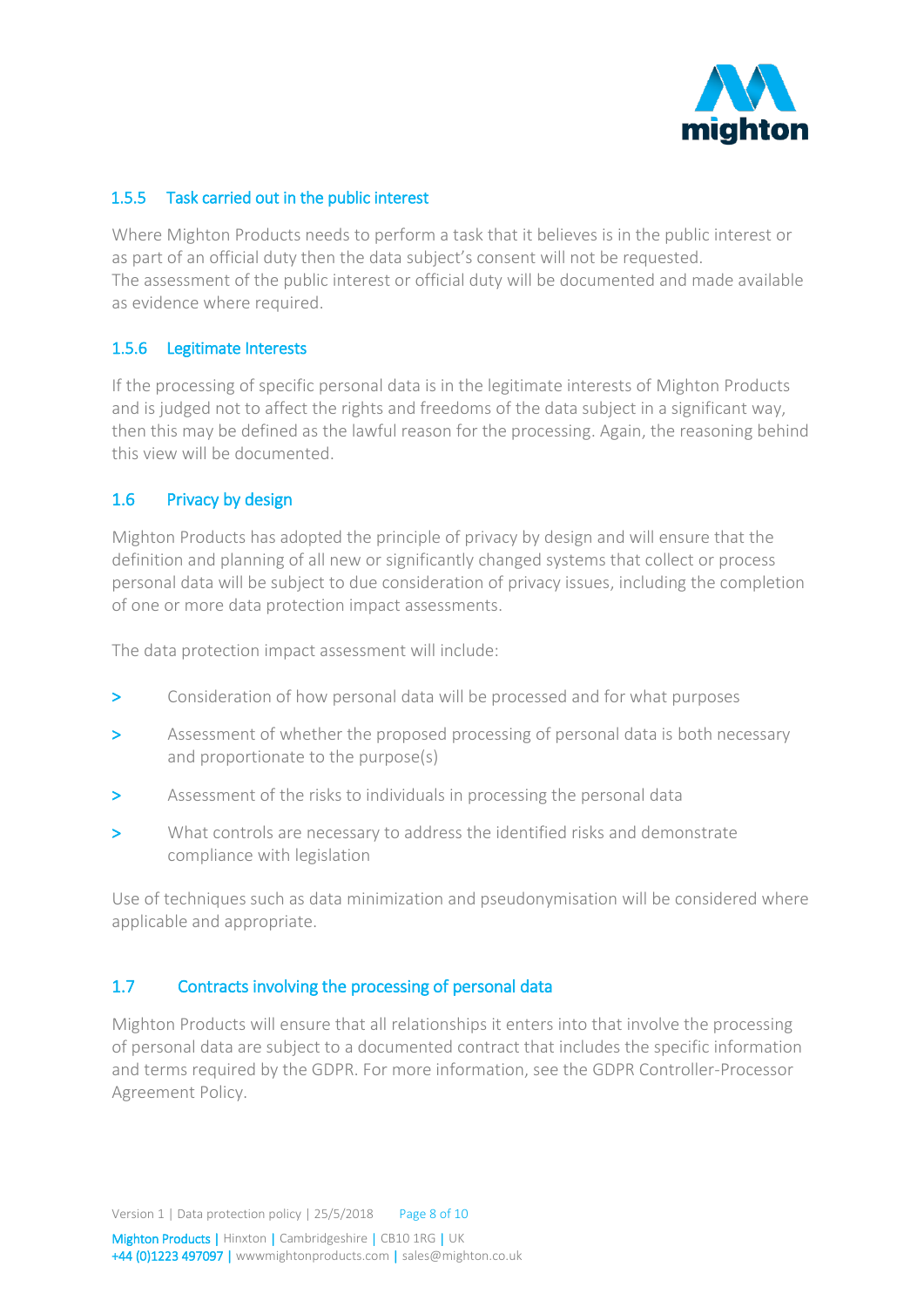

## <span id="page-9-0"></span>1.8 International transfers of personal data

Transfers of personal data outside the European Union will be carefully reviewed prior to the transfer taking place to ensure that they fall within the limits imposed by the GDPR. This depends partly on the European Commission's judgement as to the adequacy of the safeguards for personal data applicable in the receiving country and this may change over time.

Intra-group international data transfers will be subject to legally binding agreements referred to as Binding Corporate Rules (BCR) which provide enforceable rights for data subjects.

## <span id="page-9-1"></span>1.9 Data protection officer

A defined role of Data Protection Officer (DPO) is required under the GDPR if an organisation is a public authority, if it performs large scale monitoring or if it processes particularly sensitive types of data on a large scale. The DPO is required to have an appropriate level of knowledge and can either be an in-house resource or outsourced to an appropriate service provider.

Based on these criteria, Mighton Products does not require a Data Protection Officer to be appointed.

## <span id="page-9-2"></span>1.10 Breach notification

It is Mighton Products policy to be fair and proportionate when considering the actions to be taken to inform affected parties regarding breaches of personal data. In line with the GDPR, where a breach is known to have occurred which is likely to result in a risk to the rights and freedoms of individuals, the relevant supervisory authority will be informed within 72 hours. This will be managed in accordance with our Information Security Incident Response Procedure which sets out the overall process of handling information security incidents.

Under the GDPR the relevant DPA has the authority to impose a range of fines of up to four percent of annual worldwide turnover or twenty million Euros, whichever is the higher, for infringements of the regulations.